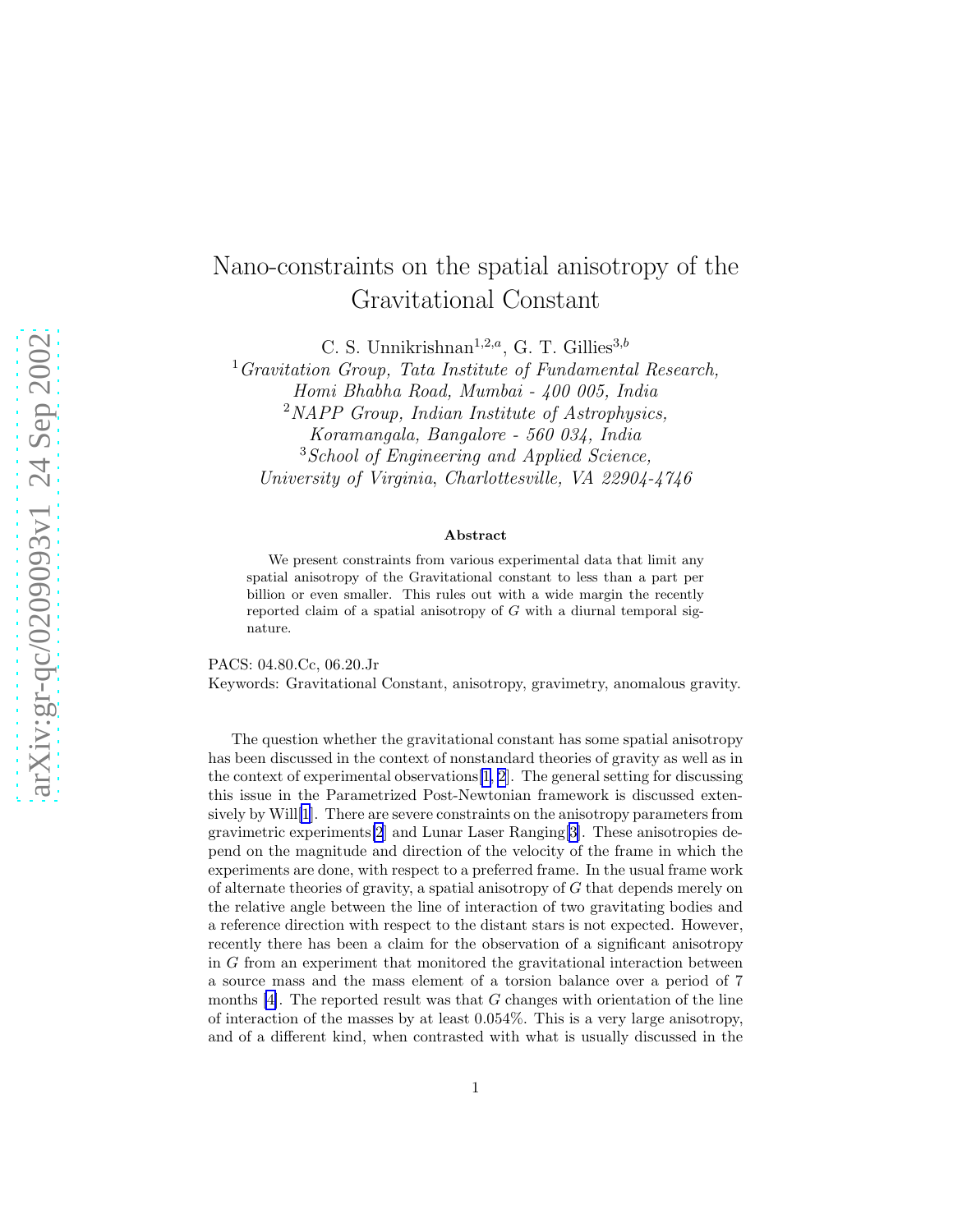context of theoretical models. In this paper we discuss possible constraints on such an anisotropy and show that results from several standard experiments that are sensitive to the gravitational interaction between the earth and another body constrain any spatial anisotropy of G to less than a part in a billion. This rules out the reported claim of the spatial anisotropy of 0.054% by a factor of more than a million. While our discussion focuses on a recent experiment as an example[\[4](#page-5-0)], the constraints we present are very general and apply in a model independent way to the issue of spatial anisotropy of G that depend on the direction of the line of interaction with respect to a preferred frame.

Theoretically, the issue of spatial anisotropy of  $G$  is related to how nearby masses and their distribution can affect the gravitational interaction between two bodies, and also to preferred frame effects. If the modification of the gravitational interaction depends on the gravitational potential generated by other masses, then the most distant masses dominate and the spatial anisotropy is expected to be small. The galactic contribution to the anisotropy is then the dominant term in any reasonable expectation, and the order of magnitude is then of the order of  $\delta \approx GM_g/c^2 R_g \approx 10^{-6}$ . Anisotropy of even this level can be expected only in very special theoretical scenarios since  $\delta$  is the value of the scalar potential and it does not single out a direction in space. Theoretically, existence of a preferred frame would give rise to the dependence of G on the velocity with respect to this frame and such effects have been discussed extensively and completely in the context of the PPN formalism [\[1](#page-5-0)]. It is appropriate to summarize the relevant physical issues in the context of the PPN formalism. Local physics in General Relativity itself does not contain any dependence on the location, orientation and the velocity of a frame, except the standard couplings to gradients in the gravitational field (tidal forces). In particular, G is truly a constant in space and time. This is the case in any theory that contains only the metric to represent long range fields. In a metric theory that contains a scalar field in addition (Scalar-Tensor theory), G can depend on location and time through the variations in the scalar field, but not on velocity and orientation of the frame. In a more general type of theory, though, there could be local effects that depend on position, velocity and orientation and even perhaps angular velocity (spin). Note that any such effects point to a violation of the Strong Equivalence Principle, and it is in this context we analyze the possible variation of G with orientation.

Experimentally the most common approach has been to look for such anisotropies as the laboratory reference frame assumes different velocities and positions as the earth moves with respect to a nonrotating reference frame fixed to the galactic centre. If one is searching for an effect that depends on the orientation of the line of interaction between two bodies, then the signal is typically of the diurnal period and its second harmonic. The line of interaction sweeps through a fixed plane containing the rotation axis of the earth twice during a diurnal period. Thus the primary signal should be at twice the diurnal frequency (semidiurnal period), like a tidal force, and a signal at the diurnal period could also be present due to possible asymmetry in the second harmonic signal because of the inclination of the earth's rotation axis, for example, with respect to the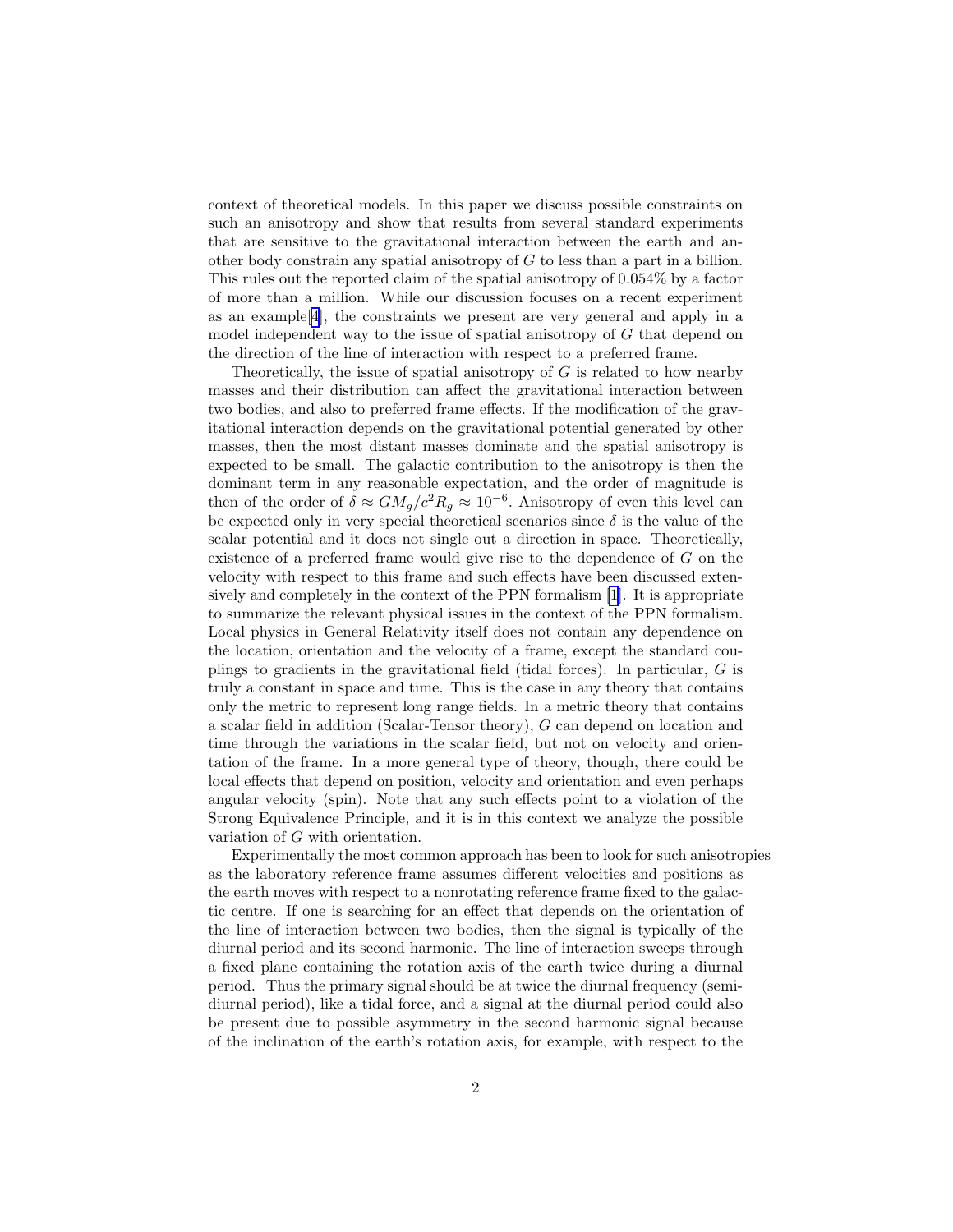galactic plane. This requires that the experimental conditions are controlled and monitored with great care since there are many sources – variations in ambient conditions like temperature, pressure and magnetic field, electromagnetic couplings, human interferences etc. – that can generate a large diurnal signal and its second harmonic in high sensitivity experiments. It is important to note that detecting variations in G with a relative precision better than  $10^{-5}$  is beyond the current experiments that measure the absolute value of  $G[5]$  $G[5]$ . But, measuring variations in G relative to fixed average value can be done with a precision better than 10−<sup>9</sup> , and this is what allows us to constrain the spatial anisotropy of G to better than 1 part in a billion. A measurement of  $\Delta g/g$  is equivalent to a measurement of  $\Delta G/G$  in such experiments, after accounting for known effects that cause a nonzero  $\Delta g/g$ . This point has been noted long ago for constraining PPN parameters[\[1](#page-5-0)].

The Hughes-Drever type very high precision null experiments test the anisotropy of inertia<sup>[[6\]](#page-5-0)</sup>. They however do not test a spatial anisotropy of  $G$  since the anisotropy of inertia affects the spectral line splitting through a nongravitational interaction involving the ratio of charge to inertial mass.

The experiment by Gershteyn *et al* consisted of repetitive measurements of G, separated by a time interval of about 1.2 hours. They measured the change in the period of a torsion pendulum in the presence of a heavy source mass[[4\]](#page-5-0). The measurements were repeated round the clock, for a period of about 7 months. The periodogram showed a strong peak at the diurnal period and this was interpreted as evidence for a spatial anisotropy of the gravitational constant amounting to larger than  $5 \times 10^{-4}$ , revealed as the line of interaction of the masses swept around with the rotating earth with respect to the distant stars.

This is easily shown to be not due to a spatial anisotropy of the gravitational constant. There are several reasons that immediately reject the hypothesis that the observed signal was due to an anisotropy in  $G$  detected as the line of interaction of the masses assumed different orientations with respect to a frame defined by distant stars. There was not a strong and significant signal at the semi-diurnal period (some of their data contains significant power at the semi-diurnal period, but the noise in the nearby bins are also large). Though this in itself could be considered as evidence that the signal in their experiment is spurious and not an indication of G-anisotropy, strong numerical constraints that we discuss below conclusively prove that any G-anisotropy signals above  $\Delta G/G \simeq 10^{-10}$  should be considered spurious.

Before we discuss a stringent limit, we illustrate how to easily obtain a limit good enough to rule out anisotropy of G at the level of  $10^{-6}$ , and thus conclusively rule out the result claimed by Gershteyn et al. A simple experiment that can be performed in almost any laboratory using a commercial electronic weighing balance is capable of constraining anisotropy of G to below  $10^{-6}$ . Commercial electronic balances (like the Mettler AE series) have sensitivity of about 10 to 100 microgram for measuring masses in the range of 10 to 500 grams. Even after allowing for long term drifts (whose diurnal component will mimic a signal), these balances can measure weight changes with a precision better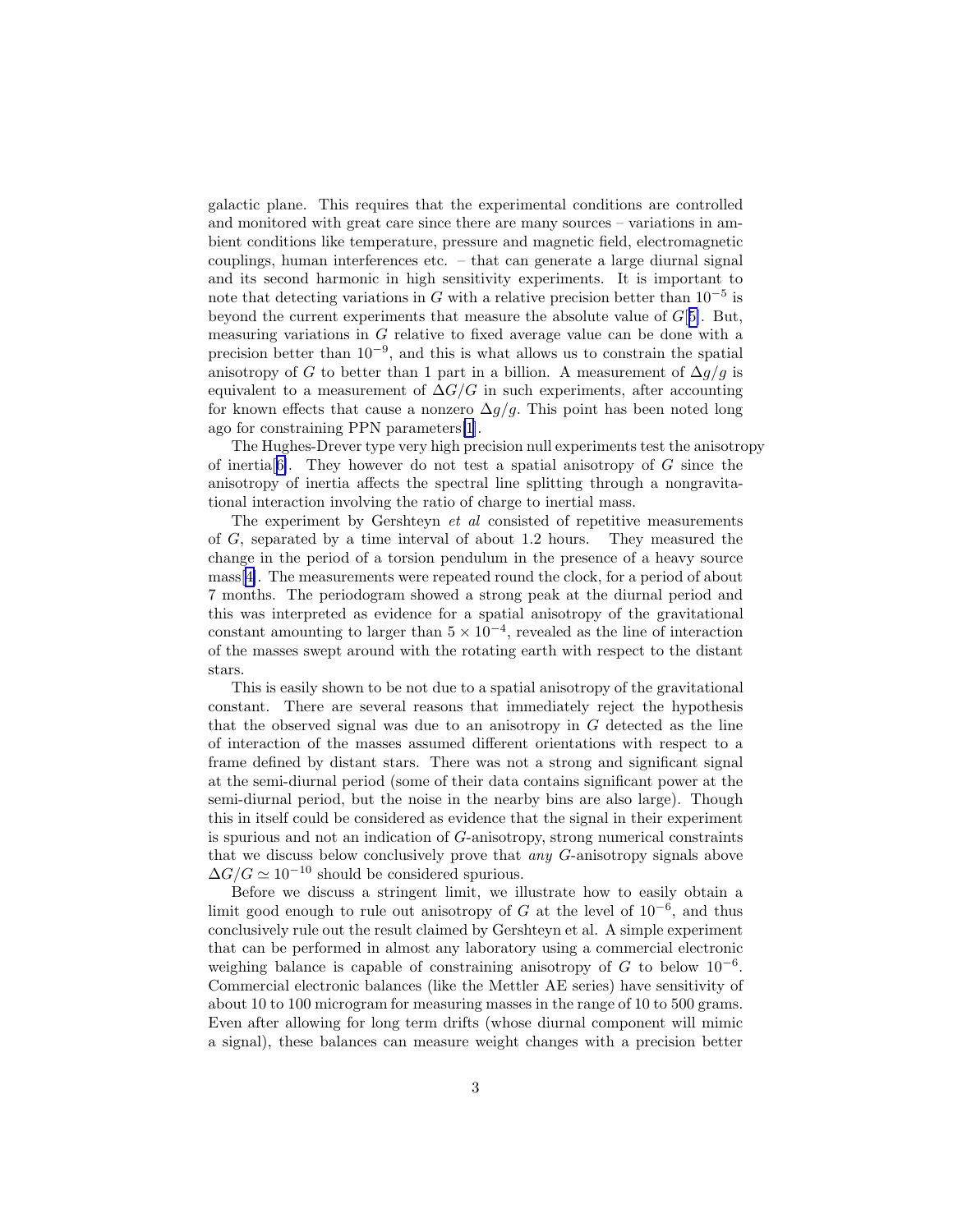than 10−<sup>6</sup> , especially if the signal is repetitive with a specific period, like the diurnal period. Since the weight measured is directly proportional to the local gravitational attraction of the earth on the sample being weighed, the fractional change in weight is equal to the fractional change in the gravitational constant. At the sensitivity of 10−<sup>6</sup> , tidal effects from the solid deformation of the earth or ocean loading are not observed, and there is no need for correction from tidal terms. Clearly, such an experiment looks directly for a spatial anisotropy of the gravitational constant with a sensitivity of  $10^{-6}$  as the line joining the sample mass and earth's centre sweeps out different directions with respect to the galactic centre. We monitored a weight of about 150 grams for a few days and did not observe any periodic component at the sensitivity limit of 100  $\mu$ g. This means that this simple experiment gives the remarkable constraint  $\Delta g/g \leq 6 \times 10^{-7}$ , which translates to a similar constraint on  $\Delta G/G$  with respect to orientation changes in the galactic plane, since the experiment is done at a relatively small latitude of 20 degrees. Absence of a signal at the diurnal period and its second harmonic rules out the possibility that what Gershteyn et al observed was a spatial anisotropy of  $G$  by a wide margin – a factor of about 1000.

The simple yet significant constraint of  $\Delta G/G < 10^{-6}$  we pointed out can be improved by a factor of 1000 or more using other standard experimental data, especially the kind obtained routinely from microgravimeters with a sensitivity exceeding 1 microgal (10<sup>-8</sup> m/s<sup>2</sup>  $\simeq$  10<sup>-9</sup> g). All one needs is the residual diurnal and semi-diurnal component in the local gravitational field value after subtracting out the known tidal contributions. We had already used such data to constrain the Majorana shielding factor earlier[[7, 8\]](#page-5-0). We had analyzed 2 weeks' continuous gravimetric data from a Chinese experiment [\[9](#page-5-0)], obtained bracketing a solar eclipse, and found that the diurnal signal is smaller than 0.06 microgal. The signal at the second harmonic is even smaller. This translates to a fractional diurnal change in local gravity, after subtracting known tidal effects, smaller than  $\frac{\Delta g}{g} \leq 6 \times 10^{-11}$ . The experimental site was at a latitude of about 53 degrees, and the angle factors reduce the sensitivity of the experiment. (This would be the case if significant contributions are assumed from orientations in the galactic plane). Even allowing for a large sensitivity reduction of 0.1, we can conservatively obtain the constraint that  $\Delta G/G < 6 \times 10^{-10}$ . This constraint is almost a million times smaller than the spatial anisotropy claimed by Gershteyn et al, and therefore there is no doubt that they are observing a spurious systematic effect.

This constraint can be improved by another factor of 10 without much effort using data from a long term microgravimetry experiment at suitable locations. In fact, there is already data from a dedicated and pioneering experiment done long ago, using a superconducting gravimeter, that rules out such an anisotropy at the level of  $\Delta G/G < 10^{-10}$ . This experiment by Warburton and Goodkind[[2\]](#page-5-0) collected gravimetric data over an 18 month duration with sub-microGal sensitivity and put constraints on the PPN anisotropy parameters at the level of 0.1%. A detailed analysis of the data at various frequencies and phases of rel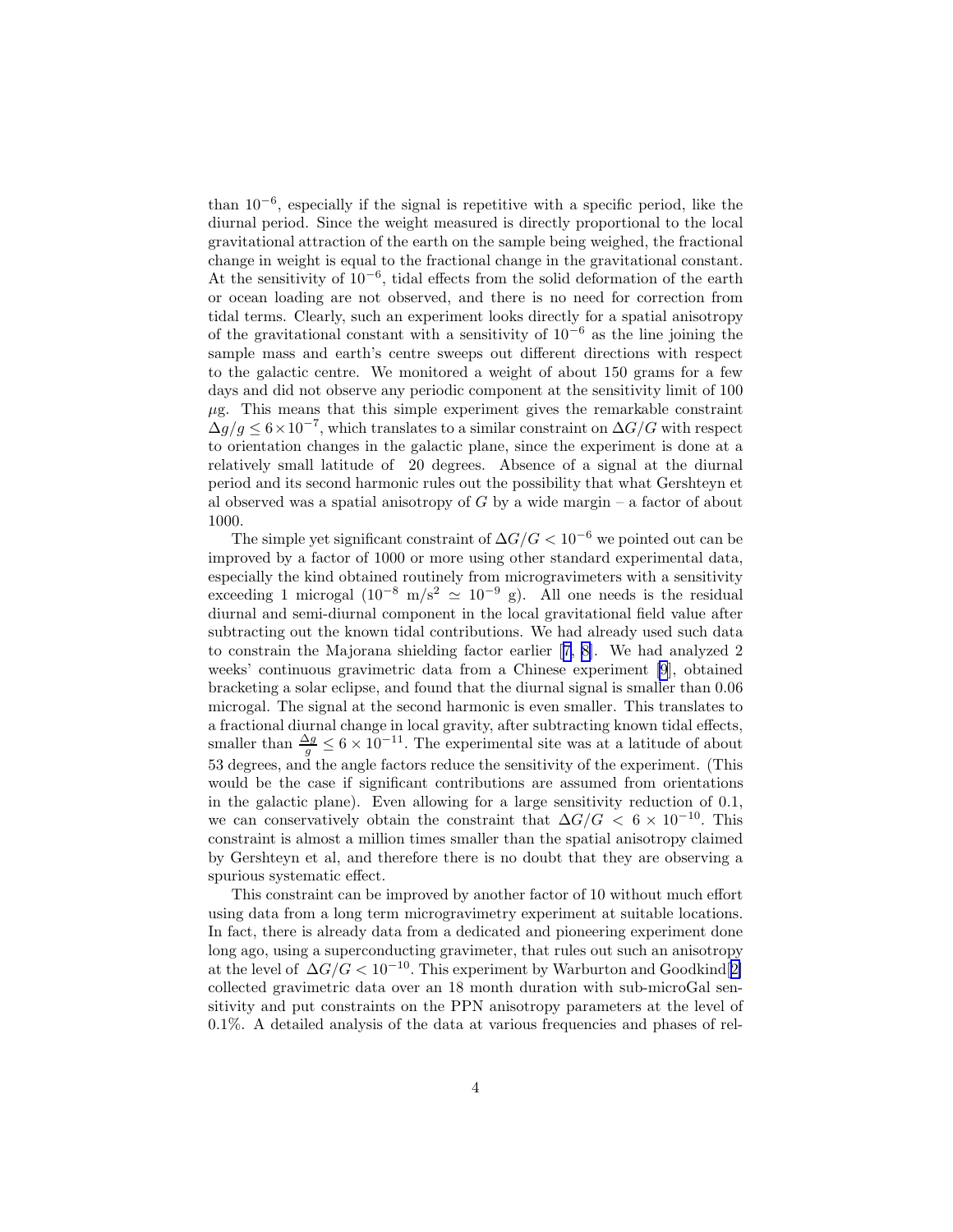evance was done. The amplitude of the residuals after subtracting the known tidal terms at diurnal and semi-diurnal periods was at most 0.3 microGal and 0.1 microGal respectively, and phase analysis constrains this even better. Thus a model independent constraint at the level of  $\Delta G/G \leq 10^{-10}$  can be obtained from their data. In specific models with the galactic mass as the source of the anisotropy, phase analysis allows tighter constraints of  $\Delta G/G \leq 10^{-11}$  (the residual amplitude used for constraining the PPN preferred frame parameter corresponded to about 0.006 microGal in their data).

There is another source of data that constrains spatial anisotropy of G even better. The Lunar Laser Ranging (LLR) data has been used for constraining the fractional temporal variation of the gravitational constant to about  $4 \times 10^{-12}$ /year[\[3\]](#page-5-0). The same analysis then also constrains the spatial anisotropy to similar levels, since a periodic signal with a period close to the lunar month (corrected for the earth yearly motion) will show up if there is spatial anisotropy in G, as the line joining earth and moon sweeps out different directions with respect to the direction to the galactic centre. The sensitivity with which a periodic signal can be pulled out is of the same order (or sometimes better) than the sensitivity with which a long term drift can be analyzed. Absence of such a signal then constrains  $\Delta G/G < 4 \times 10^{-12}$  or so in the galactic neighbourhood. This remarkable constraint cannot be easily surpassed by laboratory experiments.

A large variety of other experiments could also be cited as evidence against the anisotropy claimed by Gershteyn et al. See the reviews of Gillies[[5\]](#page-5-0) and Unnikrishnan and Gillies[[8\]](#page-5-0) for some further discussion of anomalous gravitational effects and see the bibliographic listing complied by Gillies[[10\]](#page-5-0) for citations to relevant experiments. While it is difficult to say what the origin of the effect might be in the results of Gershteyn et al., it is possible to consider some interesting alternatives. Their experimental apparatus has a long history of use for the measurement of the gravitational constant, see eg., [\[11](#page-5-0), [12\]](#page-6-0). Their torsion pendulum system has been used for that purpose in both symmetric and asymmetric modes of operation, i.e., with the small mass system in the gravitational potential of either two attracting masses or just one, respectively. For the data taken in the experiments under consideration here, they used their system in the asymmetric mode, such that the dumbbell, which is a mass quadrupole, was coupled gravitationally to the point-source field of the large spherical attracting mass, which is a single mass monopole. Variations in the ambient environment as well as changing gravitational gradient couplings could be responsible for a signal at the diurnal period. We note that the most recent high-precision measurements of G incorporate mass distributions such that the gravitational interaction is as well-defined as possible in order to avoid such problems; see eg.[[13\]](#page-6-0). However, absolute G-measuring experiments have not yet achieved the sensitivity to probe a variation in G less than 0.001%, though several experiments have recently reached enough sensitivity to probe the effect claimed by Gershteyn et al with a signal to noise ratio of about 10[\[13, 14](#page-6-0)].

We conclude by stressing that any claim for a spatial anisotropy of the gravitational constant that depends on the direction of line of interaction with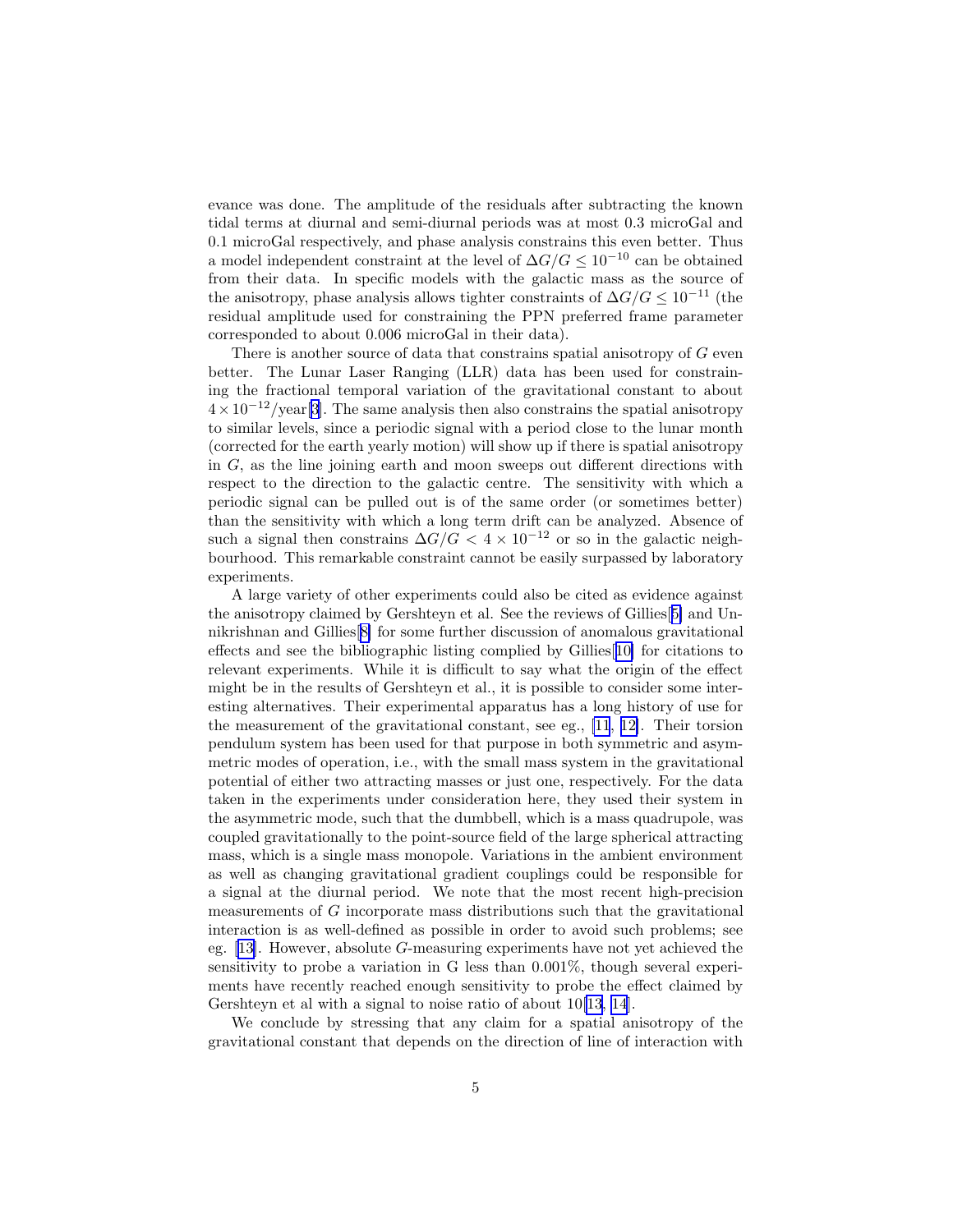<span id="page-5-0"></span>respect to a fixed frame should be considered as spurious if reported to be larger than about 10−<sup>10</sup> , which is a conservative constraint obtained from laboratory experiments.

Acknowledgements: We thank R. Cowisk for suggestions on possible new experiments to probe anisotropy of G. The experiment using the Mettler balances were done with P. L. Paulose at TIFR, Bombay. C. S. U thanks the Department of Science & Technology, Government of India for financial support for a Nonaccelerator particle physics program. G. T. G. received partial financial support from a NASA subcontract from the University of Tennessee to the University of Virginia.

E-mail addresses:  $a$ unni@tifr.res.in,  $b$ gtg@virginia.edu

## References

- [1] C. M. Will, Theory and Experiment in Gravitational Physics, see section 8.2 (Cambridge University Press, revised edition, 1993).
- [2] R. J. Warburton and J. M. Goodkind, Ap. J. 208, (1976), 881 .
- [3] See J. O. Dickey et al, Science 265, (1994), 482 for a review.
- [4] M. L. Gershteyn, L. I. Gershteyn, A. Gershteyn and O. V. Karagioz, [physics/0202058,](http://arxiv.org/abs/physics/0202058) to appear in Grav. Cosmol. (2002).
- [5] G. T. Gillies, Rep. Prog. Phys. 60, (1997), 151.
- [6] V. W. Hughes, H. G. Robinson, and M. V. Beltran-Lopez, Phys. Rev. Lett. 4, (1960), 342; R. P. W. Drever, Phil. Mag. 6, (1961), 683; T. E. Chupp et al., Phys. Rev. Lett. 63, (1989), 1541; S. K. Lamoreaux et al, Phys. Rev. Lett. 57, (1986), 3125.
- [7] C. S. Unnikrishnan, A. K. Mohapatra and G. T. Gillies, Phys. Rev. D 63, (2001), 062002.
- [8] C. S. Unnikrishnan, G. T. Gillies, *Constraints on gravitational screening*, in Edwards, M. R., ed., Pushing Gravity: New Perspectives on Le Sage's Theory of Gravitation} (Apeiron, Montreal, 2002), pp. 259-266.
- [9] Q. Wang et al, Phys. Rev. D 62, (2000), 041101(R).
- [10] G. T. Gillies, Metrologia 24, (Suppl.), (1987), 1.
- [11] O. V. Karagioz, V. P. Izmaylov, N. I. Agafonov, E. G. Kocheryan and Yu. A. Tarakanov, Izv. Acad. Nauk SSSR (Fiz. Zemli), No. 5, (1976), 106 .